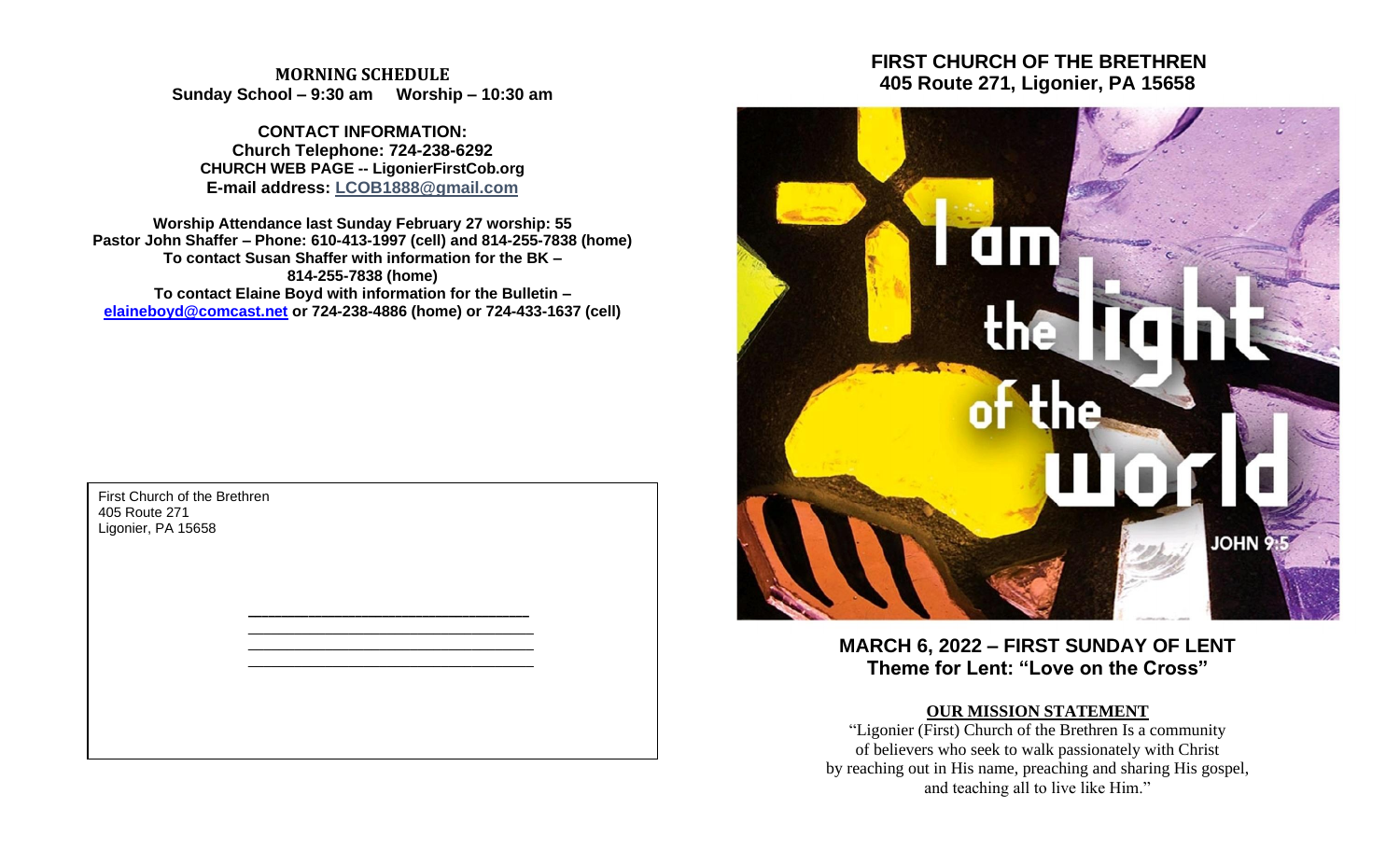## WELCOME AND ANNOUNCEMENTS

#### PRELUDE

|       | <b>CALL TO WORSHIP</b> | <b>Responsive Reading</b>                                |        |
|-------|------------------------|----------------------------------------------------------|--------|
|       | Leader:                | When we feel crippled in our fear.                       |        |
|       | <b>People:</b>         | And the problems of the world seem too huge to bear,     |        |
|       | Leader:                | Remind us, O God, that you are mightier than every evil. |        |
|       | <b>People:</b>         | Remind us that as long as we are a little faithful,      |        |
|       | Leader:                | We can move mountains                                    |        |
|       | <b>People:</b>         | And spark change among the nations.                      |        |
|       | Leader:                | Because with You in control,                             |        |
|       | <b>People:</b>         | Nothing is impossible.                                   |        |
| *HYMN |                        | "O for a Thousand Tongues"                               | No. 76 |

#### INVOCATION PRAYER: *In Unison*

**Creator God, often we forget that our words and actions leave an impact. We think they are too insignificant to make a difference. Remind us that even seemingly small actions can be powerful. Let us remember that a word can bring about justice, a smile can brighten someone's day, and a simple act of kindness can spread Your love. Give us strength, O God, so that we can show Your glory through the words we say and the things we do. In Christ's name we pray. Amen.**

# OFFERTORY PRAYER: *Luke 4:1-13 (Please sign the attendance sheets)*

Mighty God, as we remember the strength of Jesus facing the temptation offered by the devil, we remember too clearly how the temptations of food, of authority, and power have overcome us. We've been tricked to believe our wants were needs and more is always better. May we offer our gifts to you this day with generosity and gratitude; strengthen us to resist temptation that would present security or power in anyone but you. In Christ, we pray. Amen. **OFFERING** 

\*DOXOLOGY

BABY DEDICATION

JOYS AND CONCERNS

| PRAYER HYMN           | "Jesus, I Come"                                                                                          | No. $336$ (vs. 1 & 2) |
|-----------------------|----------------------------------------------------------------------------------------------------------|-----------------------|
| <b>MORNING PRAYER</b> |                                                                                                          |                       |
| <b>SCRIPTURE</b>      | Mark 8:27-37                                                                                             |                       |
| <b>MESSAGE</b>        | "Love Shows the Way"                                                                                     |                       |
| *CLOSING HYMN         | "The Way of the Cross Leads Home"                                                                        | No. 471               |
| *BENEDICTION          | Pastor: Pastor John Shaffer<br>Lay Leader: Stacey Knupp<br>Chorister: Ed Wedge<br>Pianist: Pam Zimmerman |                       |
|                       | Greeter for March: Jack Boyd<br><b>Counting Steward for March: Becky Kwak</b>                            |                       |

#### **A BABY DEDICATION**

This morning, Khloe James Rhodes will be dedicated. She was born on January 13, 2022 to Amanda (Knupp) and Kenneth Rhodes. Her grandparents are Paul and Stacey Knupp and her great-grandmother is Sherry Boyd.

#### **A NEW YOUTH CLASS**

On March 20, there will be a new Youth Class beginning in our church for the slightly older youth. It will meet in the upstairs room (enter through the educational wing and the steps are just beyond the mail boxes and library cabinet). Age and/or grade limits will be announced once the Nurture Commission meets. Kara Boyd will be the teacher.

#### **FLOWER ORDERS**

We are taking orders for Easter flowers to be placed in the Sanctuary in memory of or in honor of loves ones and friends during the Easter season. The flowers will be purchased from Ray's Nursery. Please turn in your order and payment (checks made payable to the church) to Michelle Black by March 28<sup>th</sup>. Forms are in the narthex.

### **CAMPO HARMONY NUT & APRICOT ROL FUNDRAISER**

Order forms are in the narthex. Please give your completed form and money to Elaine Boyd and she will pick them up on April 13 and have them available for pick up at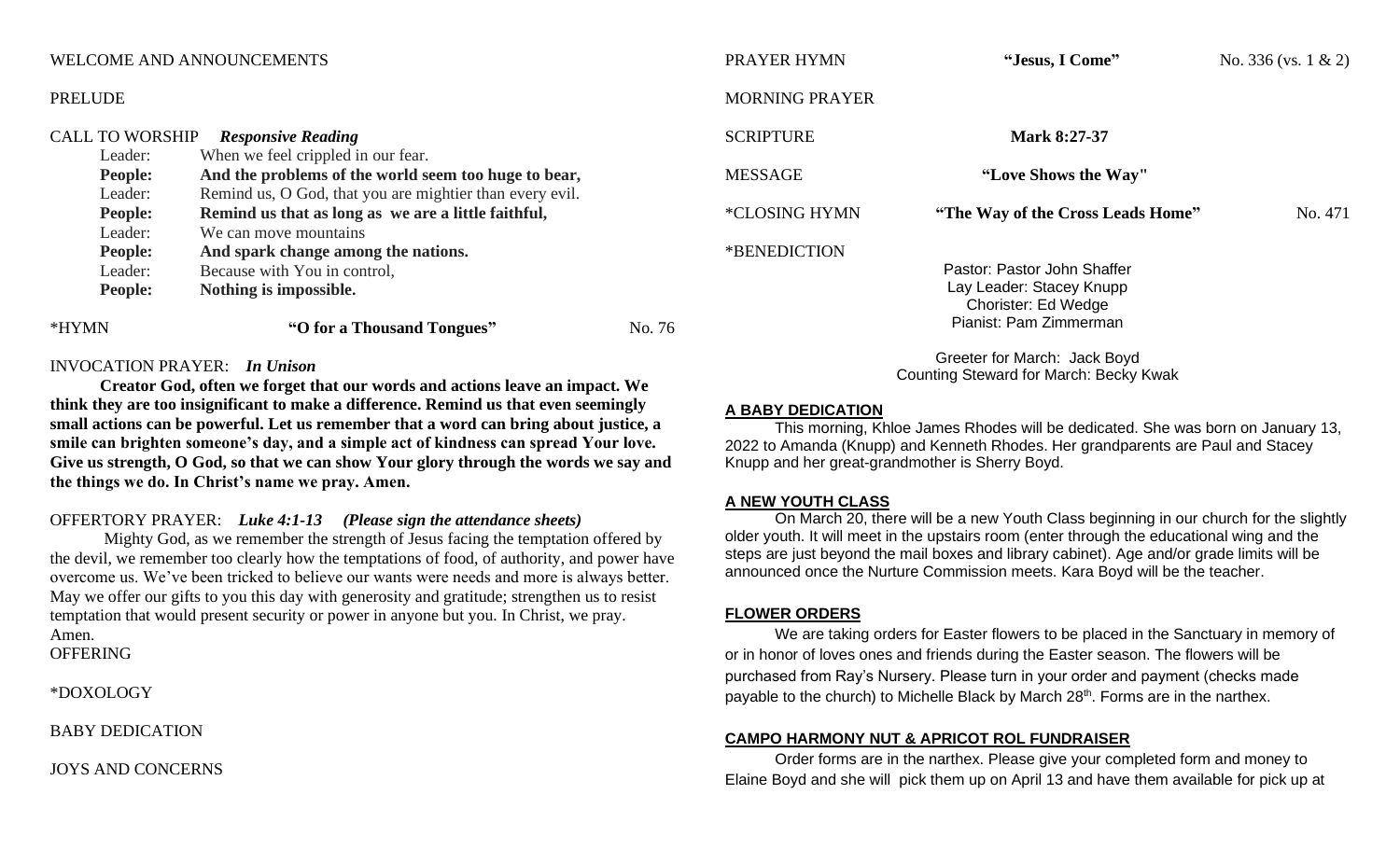the church at Bible Study on April 13, Love Feast and Communion on April 14, or Easter worship on April 17.

## **NOTE FROM WOMEN'S FELLOWSHIP**

We will be having our first meeting in March; date still has not been decided. We are trying something new. We will be having our meetings on Sundays following church. We will be providing a light lunch and are hoping more women will attend. We want to have a brief business meeting and hopefully focus on more fellowship time. All women are welcome to attend.

The Men's Fellowship and the Women's Fellowship will combine forces on April 9 to make and sell ham loaves. Orders are due by the end of March. There is a basket located in the Narthex for orders to be placed. Hoping to see lots of workers on the morning of April 9 to accomplish this project.

## **JOYS FROM WEEK OF FEBRUARY 27, 2022**

- Pastor John is celebrating a birthday this week
- Pastor and John and Susan's daughter Lisa and family from down East were in church visiting this morning
- Zoe Mastrilli and Bradley Jones had a son, Jayce Russell Jones, on February 18, 2022. He weighed in at 8 lb. 2 oz. and is 21 inches. Congratulaltions!
- Thanks for a great Sunday: Roman reading Scripture and Carolyn singing. What a blessing!

# **OUTREACH FOR MARCH**

The outreach for March is One Great Hour of Sharing (OGHS). One Great Hour of Sharing (OGHS) offering involves you in disaster, refugee/immigration, and development ministries throughout the world. When a disaster strikes or people are displaced or made refugees by violence or extreme poverty, you are part of the immediate response and of the long-term recovery. Through OGHS you engage in holistic development programs including health care, education, agriculture, food sustainability, micro-financing and women's empowerment. Please also remember your gently used shoes, wrapped with a rubber band as this project helps fund the Honduras orphanage we support. Donations for the local Food Pantry are a year-long outreach of our church. This service is provided monthly at Holy Trinity Catholic Church in Ligonier and is supported by the Association of Churches. At present approximately 100 families are being served. Please be generous with your donations as the Westmoreland County Food Bank has lessened the amount they are providing.

#### **RITA'S CLOSET**

Rita's Closet opens Mondays at the First Church of the Brethren, 10:00 am to 6:00 pm. If you are unable to make it on a Monday, please call Darlene Rummel at 814-243-7156 to schedule a time more convenient. All donated clothes were freely given and are free to you. Please come and check us out.

#### **UPCOMING LENTEN SERVICES AT ST. JAMES LUTHERAN CHURCH**

Good morning.....as you are aware the Association of Churches will not be participating in any Lenten Services this year. Hopefully we will be continuing the services in 2023.

BUT: Pastor Jerry Nuernberger and the members of St. James Lutheran Church invite you to their LENTEN SERVICES beginning this Wednesday, March 9 at 6:45 P.M. and continuing each Wednesday evening during Lent at the Church located at 300 West Main Street in Ligonier. Pastor Nuernberger has written several biblical cantatas in a folk/rock style. Walk your way through Lent with the widow of Zarephath (1 Kings 17) learning the cantata. Please support the members of St. James Lutheran Church in this worthwhile endeavor. The cantata was written for high school youth to sing so it is easy, lively and fun!

## **ACTIVITIES THIS WEEK**

**Today, during worship – Khloe James Rhodes to be dedicated in our church**

**Today, following worship – General Board Meeting – anyone from the church is welcome to attend as this is an open meeting**

### **Monday, 7:00 pm – Trustee Meting**

**Wednesday, 6:30 pm – Bible Study – the book of Acts is subject of our study – refreshments are available**

### **Thursday, 9:00 am -- The Happy Stitchers**

**Thursday, 9:00 am to Noon – Pastor John's Office Hours**

### **UPCOMING EVENTS**

**Sunday, March 27, immediately following worship – Deacon Meeting to discuss Love Feast and Communion to be held Thursday, April 14, 2022**

**Saturday, April 9, 2022 – Men's and Women's Fellowships making ham loaves – Orders are due the last Sunday of Marchs**